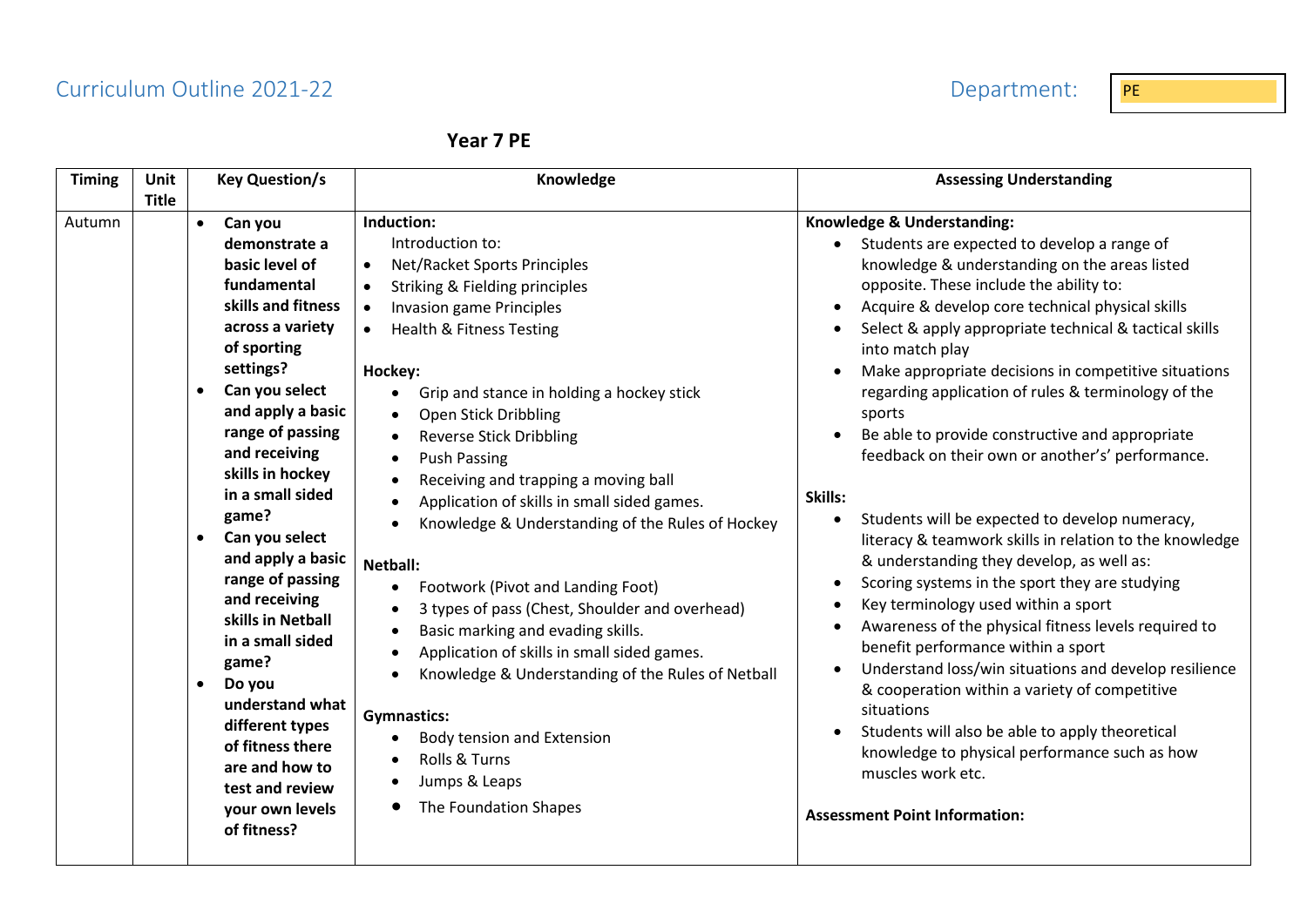# Curriculum Outline 2021-22 Department: PE

| Can you perform<br>$\bullet$<br>the basic range<br>of gymnastic<br>movements and<br>apply within a<br>short sequence?                                                                                                                                                                                                                                                                                                                                                                                   | Football:<br>Passing using both sides of the foot<br>$\bullet$<br>Stopping and trapping the ball<br>Jockeying<br>$\bullet$<br><b>Basic Tackling</b><br>Application of skills in small sided games.<br>Knowledge & Understanding of the Rules of Football                                                                                                                                                                                                                                                                                                                                                             | For AP1 students will receive one amalgamated grade.<br>$\bullet$<br>The AP1 grade will be an average mark out of 20 for<br>their development of knowledge & understanding<br>across the subject areas they have studied fully up to<br>the assessment point. In Year 7 students can access<br>the full range of marks up to 20 based on the<br>individual sporting assessment criteria.                                                                                                                                                                                                                                                                                                                                                                                                                                                                                                                                                                                                                                                             |
|---------------------------------------------------------------------------------------------------------------------------------------------------------------------------------------------------------------------------------------------------------------------------------------------------------------------------------------------------------------------------------------------------------------------------------------------------------------------------------------------------------|----------------------------------------------------------------------------------------------------------------------------------------------------------------------------------------------------------------------------------------------------------------------------------------------------------------------------------------------------------------------------------------------------------------------------------------------------------------------------------------------------------------------------------------------------------------------------------------------------------------------|------------------------------------------------------------------------------------------------------------------------------------------------------------------------------------------------------------------------------------------------------------------------------------------------------------------------------------------------------------------------------------------------------------------------------------------------------------------------------------------------------------------------------------------------------------------------------------------------------------------------------------------------------------------------------------------------------------------------------------------------------------------------------------------------------------------------------------------------------------------------------------------------------------------------------------------------------------------------------------------------------------------------------------------------------|
| Can you select<br>Spring<br>$\bullet$<br>and apply a basic<br>range of passing<br>and receiving<br>skills in Football<br>in a small sided<br>game?<br>Do you<br>$\bullet$<br>understand the<br>four founding<br>principles behind<br>all Dances?<br>Can you<br>$\bullet$<br>maintain a<br>cooperative rally<br>of basic strokes<br>in table tennis?<br>Can you select<br>$\bullet$<br>and apply the<br>three basic<br>passing shots in<br><b>Volleyball and</b><br>apply in a small<br>sided situation? | Dance:<br>Learn a set Motif using the theme from Bollywood<br>which includes the principles of:<br>Actions<br>$\bullet$<br>Space<br>Dynamics<br>Relationships<br><b>Motif Creation</b><br><b>Tag Rugby</b><br>Passing<br>Attacking principles<br>Defending principles<br>Application of skills in small sided games<br><b>Table Tennis:</b><br>Hand Eye Coordination Skills<br>$\bullet$<br>Grip and Footwork<br>Basic Push Return (Forehand & Backhand)<br>Push Serve<br>Understanding of the rules of Table Tennis<br>$\bullet$<br>Volleyball:<br>Fundamentals of Height & Time<br>$\bullet$<br>The Set<br>The Dig | Knowledge & Understanding:<br>Students are expected to develop a range of<br>$\bullet$<br>knowledge & understanding on the areas listed<br>opposite. These include the ability to:<br>Acquire & develop core technical physical skills<br>Select & apply appropriate technical & tactical skills<br>into match play<br>Make appropriate decisions in competitive situations<br>regarding application of rules & terminology of the<br>sports<br>Be able to provide constructive and appropriate<br>feedback on their own or another's' performance.<br>Skills:<br>Students will be expected to develop numeracy,<br>literacy & teamwork skills in relation to the knowledge<br>& understanding they develop, as well as:<br>Scoring systems in the sport they are studying<br>Key terminology used within a sport<br>Awareness of the physical fitness levels required to<br>$\bullet$<br>benefit performance within a sport<br>Understand loss/win situations and develop resilience<br>& cooperation within a variety of competitive<br>situations |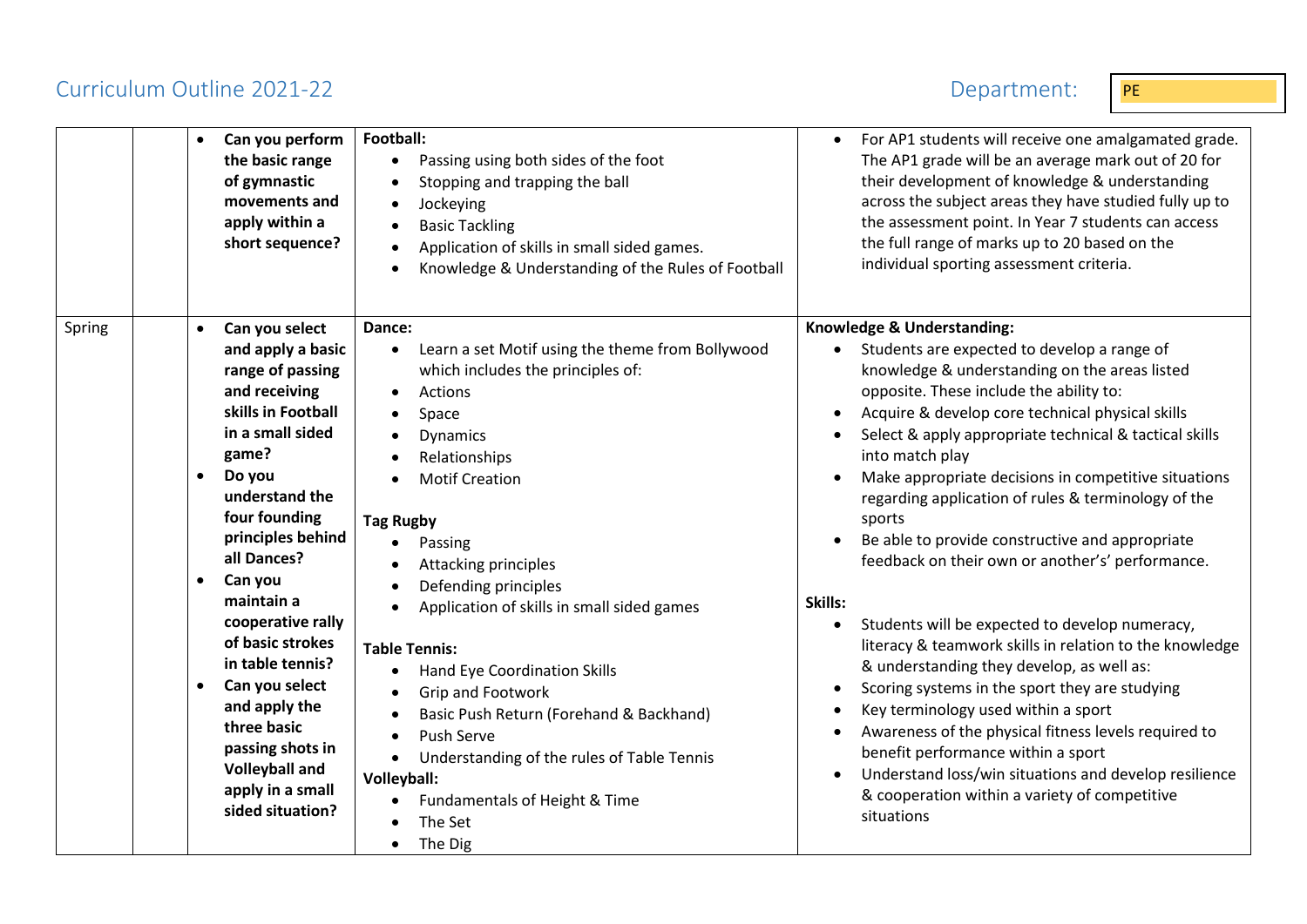## Curriculum Outline 2021-22 Department:

| <b>Contract Contract Contract Contract Contract Contract Contract Contract Contract Contract Contract Contract Co</b><br><b>Contract Contract Contract Contract Contract Contract Contract Contract Contract Contract Contract Contract Co</b> |
|------------------------------------------------------------------------------------------------------------------------------------------------------------------------------------------------------------------------------------------------|
|                                                                                                                                                                                                                                                |

|        | The Underarm Serve<br>Application of skills in small sided games.<br>Knowledge & Understanding of the Rules of<br>Volleyball                                                                                                                                                                                                                                                                                                                                                                                                                                                                                                                                                                          | Students will also be able to apply theoretical<br>knowledge to physical performance such as how<br>muscles work etc.<br><b>Assessment Point Information:</b><br>For AP2 students will receive one amalgamated grade<br>which includes data from AP1. The AP2 grade will be<br>an average mark out of 20 for their development of<br>knowledge & understanding across the subject areas<br>they have studied fully up to the assessment point. In<br>Year 7 students can access the full range of marks up<br>to 20 based on the individual sporting assessment<br>criteria which is shared with students throughout the<br>unit of work.                                                                                                                                                            |
|--------|-------------------------------------------------------------------------------------------------------------------------------------------------------------------------------------------------------------------------------------------------------------------------------------------------------------------------------------------------------------------------------------------------------------------------------------------------------------------------------------------------------------------------------------------------------------------------------------------------------------------------------------------------------------------------------------------------------|------------------------------------------------------------------------------------------------------------------------------------------------------------------------------------------------------------------------------------------------------------------------------------------------------------------------------------------------------------------------------------------------------------------------------------------------------------------------------------------------------------------------------------------------------------------------------------------------------------------------------------------------------------------------------------------------------------------------------------------------------------------------------------------------------|
| Summer | Tennis:<br>Hand Eye Coordination Skills<br>$\bullet$<br>Grip & Stance 'The Ready position'<br>$\bullet$<br>One of the Four Basic Principles: 'In and Over'<br>Cardio tennis<br>$\bullet$<br>Understanding of the rules & scoring of Tennis<br>$\bullet$<br><b>Athletics:</b><br>An introduction to:<br>٠<br>Middle Distance Events (1500m)<br>Sprinting (100m/200m)<br>$\bullet$<br>Throwing Events (Discus/Javelin)<br>Jumping Events (Long Jump/High Jump)<br>Understand the rules and measuring of different<br>athletic events<br><b>Rounders:</b><br>Fielding Skills (long and short barriers)<br>٠<br><b>Bowling</b><br>Overarm and underarm throwing<br><b>Batting principles</b><br>$\bullet$ | Knowledge & Understanding:<br>Students are expected to develop a range of<br>knowledge & understanding on the areas listed<br>opposite. These include the ability to:<br>Acquire & develop core technical physical skills<br>Select & apply appropriate technical & tactical skills<br>into match play<br>Make appropriate decisions in competitive situations<br>regarding application of rules & terminology of the<br>sports<br>Be able to provide constructive and appropriate<br>feedback on their own or another's' performance.<br>Skills:<br>Students will be expected to develop numeracy,<br>literacy & teamwork skills in relation to the knowledge<br>& understanding they develop, as well as:<br>Scoring systems in the sport they are studying<br>Key terminology used within a sport |